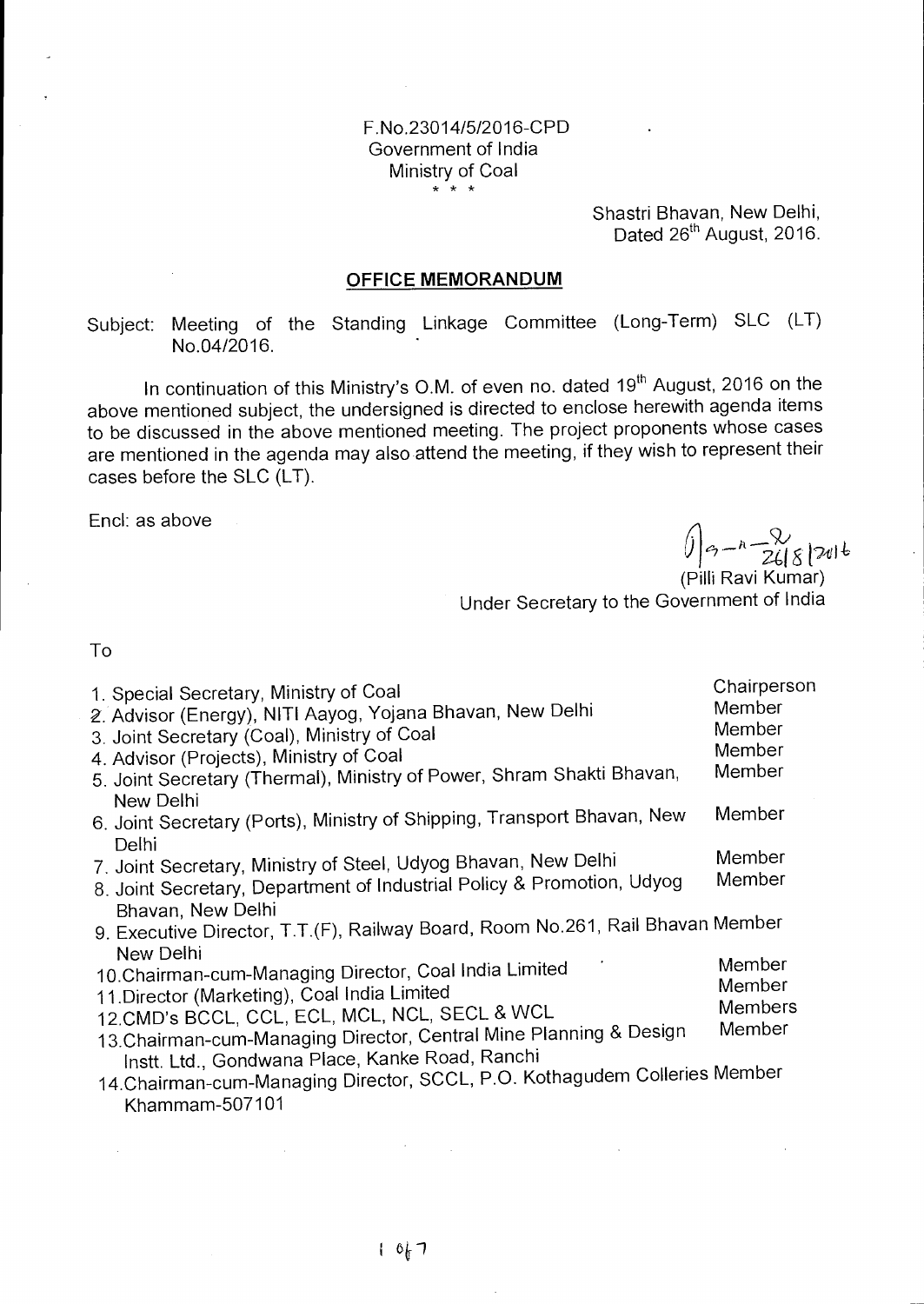- 15. Chairman, Central Electricity Authority, Sewa Bhawan, R.K. Puram Member New Delhi
- 16. Chairman, NTPC, SCOPE Complex, Lodhi Road, New Delhi-110003 Member<br>16. Chairman, NTPC, SCOPE Complex, Lodhi Road, New Delhi-110003 Member
- 17. Joint Secretary (CA-III Section), Ministry of Coal
- 18 Joint Secretary, Ministry of Mines (M-I), Shastri Bhawan, New Delhi
- 19. Chief Engineer, Generation, Bihar State Power Generation Company Limited, 5<sup>th</sup> Floor, Vldyut Bhawan, Bailey Road, Patna-800021.
- 20. Asstt.Gen.Manager (PC & E), National Aluminium Company Ltd., NALCO Bhavan, Nayapalli, Bhubaneswar-751061.

Copy to:

- i) Director (Technical), CIL, Kolkata
- ii) GM (S&M), CIL, Kolkata
- iii) CGM(CP), Kolkata
- iv) GM(S&M), CIL, Delhi

Copy also to:

- 1. OSD to MoS (I/C) for Coal
- 2. PS to MoS (I/C) for Power
- 3. PSO to Secretary (Coal)
- 4. PPS to Special Secretary (Coal)
- 5. PPS to Joint Secretary (RKS)
- 6. PPS to Joint Secretary (RPG)
- 7. PPS to Joint Secretary (VB)

Copy to NIC, Ministry of Coal with a request to place it on the Website of this Ministry for information of all concerned.

 $\iint_{S^{-k}} -1 - \frac{1}{26|S|} 2016$ (Pilli Ravi Kumar)

Under Secretary to the Government of India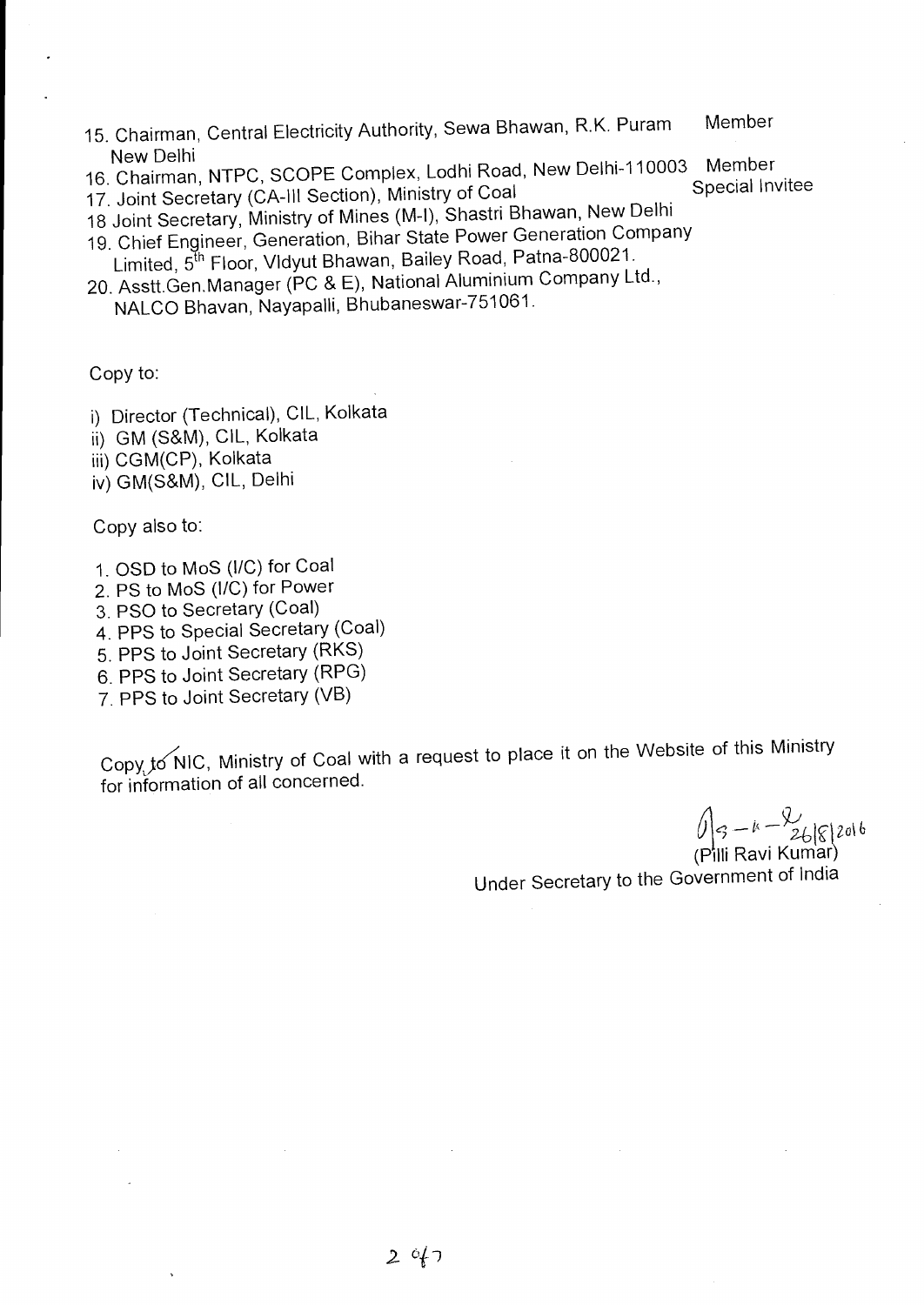#### No. 23014/5/2016-CPD Government of India Ministry of Coal

## **New Delhi, Dated 26<sup>th</sup> August, 2016**

## **Agenda for the meeting of the Standing Linkage Committee (Long Term) for**  Power to be held on 1<sup>st</sup> September, 2016.

A meeting of the Standing Linkage Committee (Long Term) for Power will be held on 01.09.2016 under the Chairmanship of Special Secretary (Coal) to review the status of LoAs issued by Coal India Ltd and its subsidiaries in pursuance of the recommendations of the Committee and other related matters. The agenda shall be as follows:

| Agenda                                                                                      | Brief description of the Agenda item                                                                                                                                                                                                                                                                                                                                                                                                                                                                                                                                                                                                             |
|---------------------------------------------------------------------------------------------|--------------------------------------------------------------------------------------------------------------------------------------------------------------------------------------------------------------------------------------------------------------------------------------------------------------------------------------------------------------------------------------------------------------------------------------------------------------------------------------------------------------------------------------------------------------------------------------------------------------------------------------------------|
| Agenda<br><b>Item</b><br>No. 1                                                              | Confirmation of Minutes of the SLC (LT) meeting held on<br>21.06.2016                                                                                                                                                                                                                                                                                                                                                                                                                                                                                                                                                                            |
| Confirmation of<br>Minutes of the<br><b>SLC</b><br>(LT)<br>held<br>meeting<br>on 21.06.2016 |                                                                                                                                                                                                                                                                                                                                                                                                                                                                                                                                                                                                                                                  |
| <b>Agenda No.2</b><br><b>Bihar State</b><br>Power<br>Generation<br>Company Ltd.             | In accordance with the policy/guidelines of Bridge Linkage notified<br>vide MoC's OM No. 23021/3/2015-CPD dt. 08.02.2016, BSPGCL<br>vide their letter No.390/P&D/BSPGCL/30/2016 dated 15.06.2016 has<br>submitted an application for grant of Bridge linkage in respect of their<br>2 x 250 MW Extension Project at Barauni TPS, Begusarai (Bihar)<br>with processing fee.                                                                                                                                                                                                                                                                       |
| $2 \times 250$ MW<br>Extension<br>Project at<br>Barauni TPS,<br>Begusarai<br>(Bihar)        | In July, 2012, Govt. of Bihar submitted a letter for grant of tapering<br>coal linkage in respect of Barauni TPS (Extension) (2 x 250 MW)<br>stating that Urma Paharitola Coal Block allocated jointly to Bihar and<br>Jharkhand Govts. and will take 5-6 years to commence production of<br>coal. The same has been examined in the Ministry as a special case<br>taking into consideration of the extraordinariness of the power<br>situation prevailing in Bihar and Ministry of Coal vide letter<br>No.23021/115/2011-CPD dated 16.7.2013 conveyed the approval of<br>the competent authority for grant of LoA for tapering linkage for this |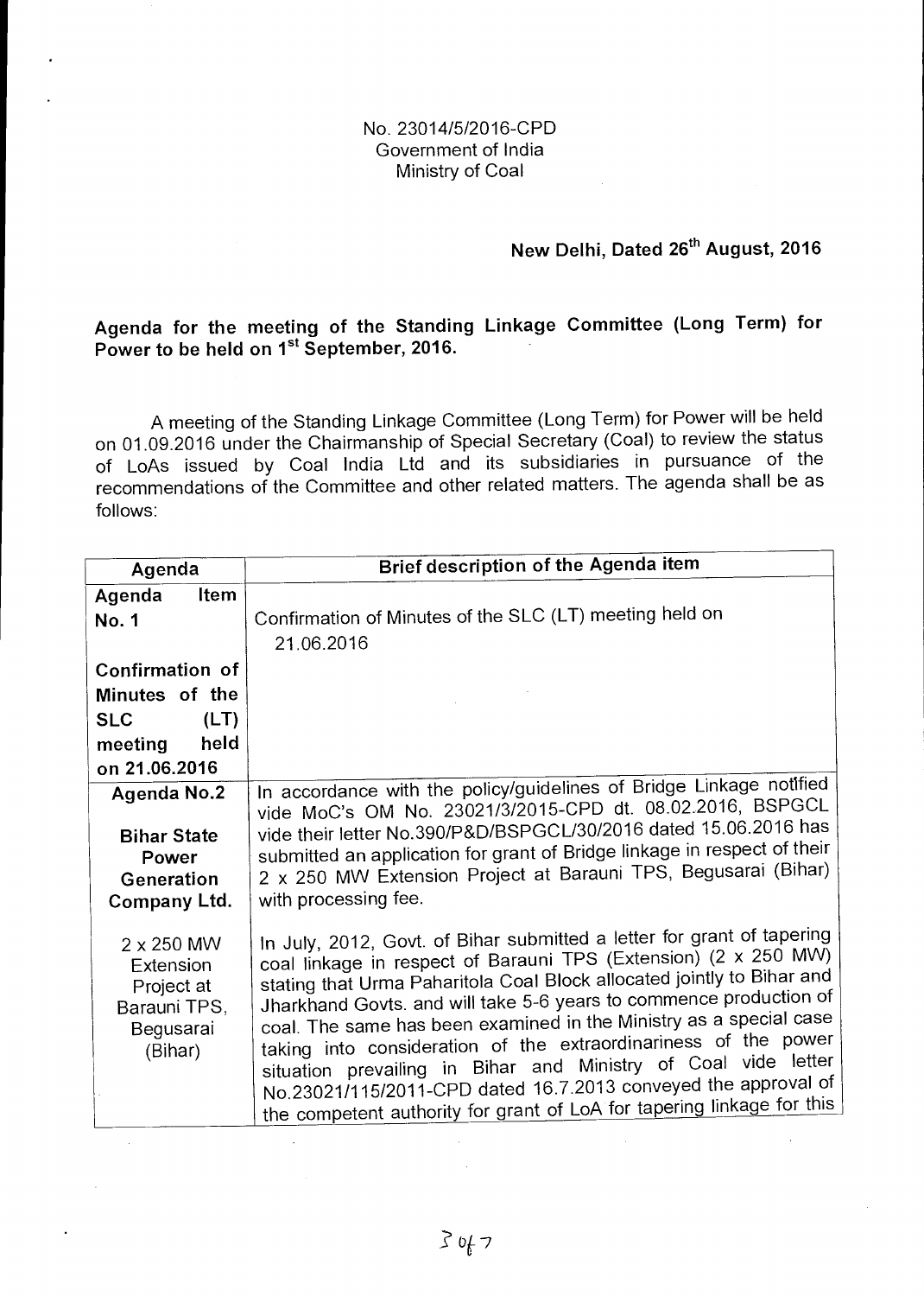|                                                                                                    | project to CIL. Subsequently the Urma Paharitola Coal Block was<br>De-allocated in view of Hon'ble Supreme Court judgement.                                                                                                                                                                                                                                                                                                                                                                                                                                                 |
|----------------------------------------------------------------------------------------------------|-----------------------------------------------------------------------------------------------------------------------------------------------------------------------------------------------------------------------------------------------------------------------------------------------------------------------------------------------------------------------------------------------------------------------------------------------------------------------------------------------------------------------------------------------------------------------------|
|                                                                                                    | In the application for grant of Bridge Linkage dated 15.6.2016<br>BSPGCL stated that Badam Coal Mine was allotted on 31.08.2015<br>under the provisions of Coal Mines (Special Provisions) Act, 2015<br>and the Coal Mines (Special Provisions) Rules 2014, with Barauni<br>TPS (Extension) (2 x 250 MW) as its Specified End Used Plant.<br>Scheduled date of start of coal production from mine/block as per the<br>Coal Mines Development and Production Agreement is 30.04.2019.<br>Actual/expected date of commissioning of specified End Use Plant is<br>April, 2017. |
|                                                                                                    | Comments of MoP - MoP vide their OM No. FU-6/2016-IPC dt.<br>07.03.2016 stated that the said Thermal Power Plant was listed in<br>the list of TPPs that were furnished to MoC vide their OM No. FU-<br>11/2010-(Vol-VI)-IPC dt.08.12.2015 which have been allocated coal<br>block under Government Sector and recommended for the<br>requirement of Coal for tapering linkages (Bridge Linkage). The list<br>was prepared and examined by CEA and the same had the approval<br>of Secretary, Power.                                                                         |
|                                                                                                    | Barauni Extn. Unit 1 & 2 Projects figures at SI. No.32 of the<br>Annexure B of MoP's OM dated 08.12.2015.                                                                                                                                                                                                                                                                                                                                                                                                                                                                   |
|                                                                                                    | CA-III of M/o Coal has confirmed that the Badam Coal Mines has<br>been allotted BSPGCL vide allotment order No.103/20/2015/NA<br>dated 31.08.2015, 2 x 250 MW Barauni Extension TPP as its End<br>Use Plant.                                                                                                                                                                                                                                                                                                                                                                |
|                                                                                                    | The SLC (LT) to take a view in the matter.                                                                                                                                                                                                                                                                                                                                                                                                                                                                                                                                  |
| <b>Agenda No.3</b><br><b>National</b><br>Aluminium<br>Company Ltd.                                 | In accordance with the policy/guidelines of Bridge Linkage notified<br>vide MoC's OM No. 23021/3/2015-CPD dt. 08.02.2016, NALCO vide<br>has<br>their letter No.NBC/ED(P)/2016/3308 dated 16.06.2016<br>submitted an application for grant of Bridge Linkage to NALCO Unit<br>#9 & #10 (120 MW each) at Captive Power Plant, Nalconagar,<br>Angul, Odisha with processing fee.                                                                                                                                                                                               |
| NALCO Unit #9<br>& #10 (120 MW<br>each) at Captive<br>Power Plant,<br>Nalconagar,<br>Angul, Odisha | In their application NALCO stated that earlier they were allotted<br>Tapering Linkage coal (linkage Utkal-E Coal Block) through LoA<br>route on 29.07.2008 for Unit #9 & #10 (120 MW each). The units<br>were commissioned & put into operation in the 2009 & 2010. Based<br>on tapering linkage policy, the same was supplied to these units till<br>26.02.2011 and thereafter the same was stopped. With De-allocation<br>of Utkal-E Coal Block & based on the IMC recommendation dated                                                                                   |

 $\ddot{\phantom{0}}$ 

 $\hat{\boldsymbol{\cdot}$ 

 $\epsilon$ 

 $\sim 10^6$ 

 $4017$ 

 $\mathcal{A}^{\text{max}}_{\text{max}}$ 

 $\sim$ 

 $\mathcal{A}^{\mathcal{A}}$ 

 $\mathcal{L}^{\text{max}}_{\text{max}}$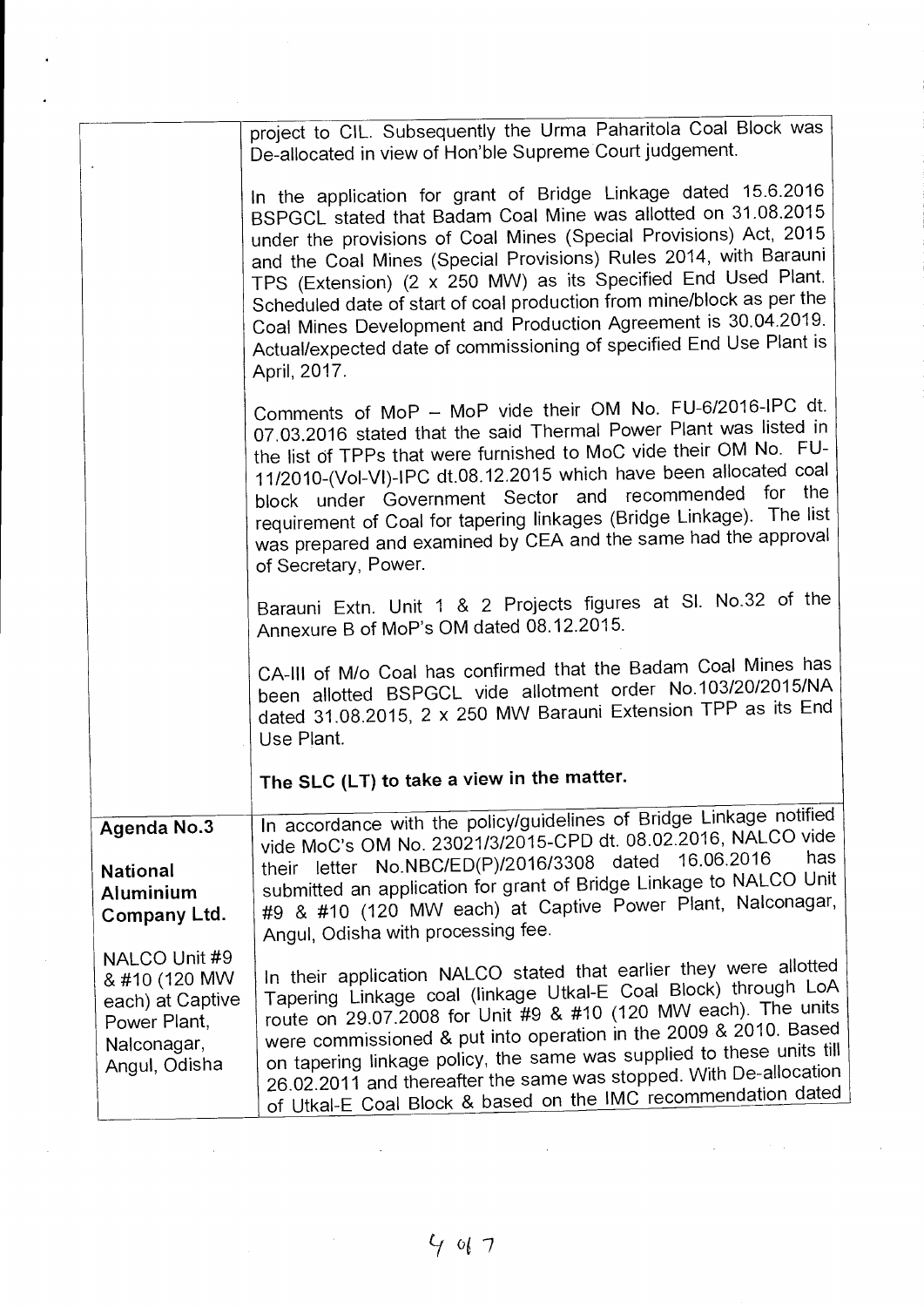| The SLC (LT) to take a view in the matter.                                                                                                                                                                                                                                                                                                                                                                                                                                                                                                                                                                        |
|-------------------------------------------------------------------------------------------------------------------------------------------------------------------------------------------------------------------------------------------------------------------------------------------------------------------------------------------------------------------------------------------------------------------------------------------------------------------------------------------------------------------------------------------------------------------------------------------------------------------|
| CA-III of M/o Coal has confirmed that the Utkal-D and Utkal-E Coal<br>Mines has been allotted to NALCO vide allotment order<br>No.103/34/2015/NA dated 02.05.2016, Unit-9 (120 MW installed),<br>Unit-10 (120 MW installed), Unit-11 (250 MW proposed) and Unit-12<br>(250 MW proposed) at NALCO, CPP, Nalco Nagar, Angul, Odisha is<br>its End Use Plant.                                                                                                                                                                                                                                                        |
| Comments of M/o Mines - M/o Mines vide their OM No.16(90)/2016-<br>M.VI dt. 11.08.2016 stated that NALCO is having 1200 MW (120 MW<br>x 10 Units) CPP for production of 4.6 lakh MT per year of Aluminium<br>at its aluminium Smelter plant at Angul, Odisha. The requirement of<br>coal for the above is 6.6635 million MT per year against which 4.716<br>million MT per year of linkage coal is available. Due to non-<br>availability of linkage coal, NALCO is operating at 80% of its<br>capacity. And under present "Bridge Linkage" coal supply guideline<br>NALCO is eligible for 9.73 lakh MT per year. |
| 11.6.2014, MoU Coal, @ 26,333 MT per month was allotted to above<br>running units from February, 2015 till September, 2015. In the<br>meantime new policy guidelines have been issued for grant of bridge<br>linkage. Accordingly they have submitted the application for grant<br>Bridge Linkage. Actual date of commissioning of specified End Use<br>Plant is June 2009 for Unit-9 and 27.8.2010 for Unit-10.                                                                                                                                                                                                  |

 $597$ 

 $\hat{\boldsymbol{\beta}}$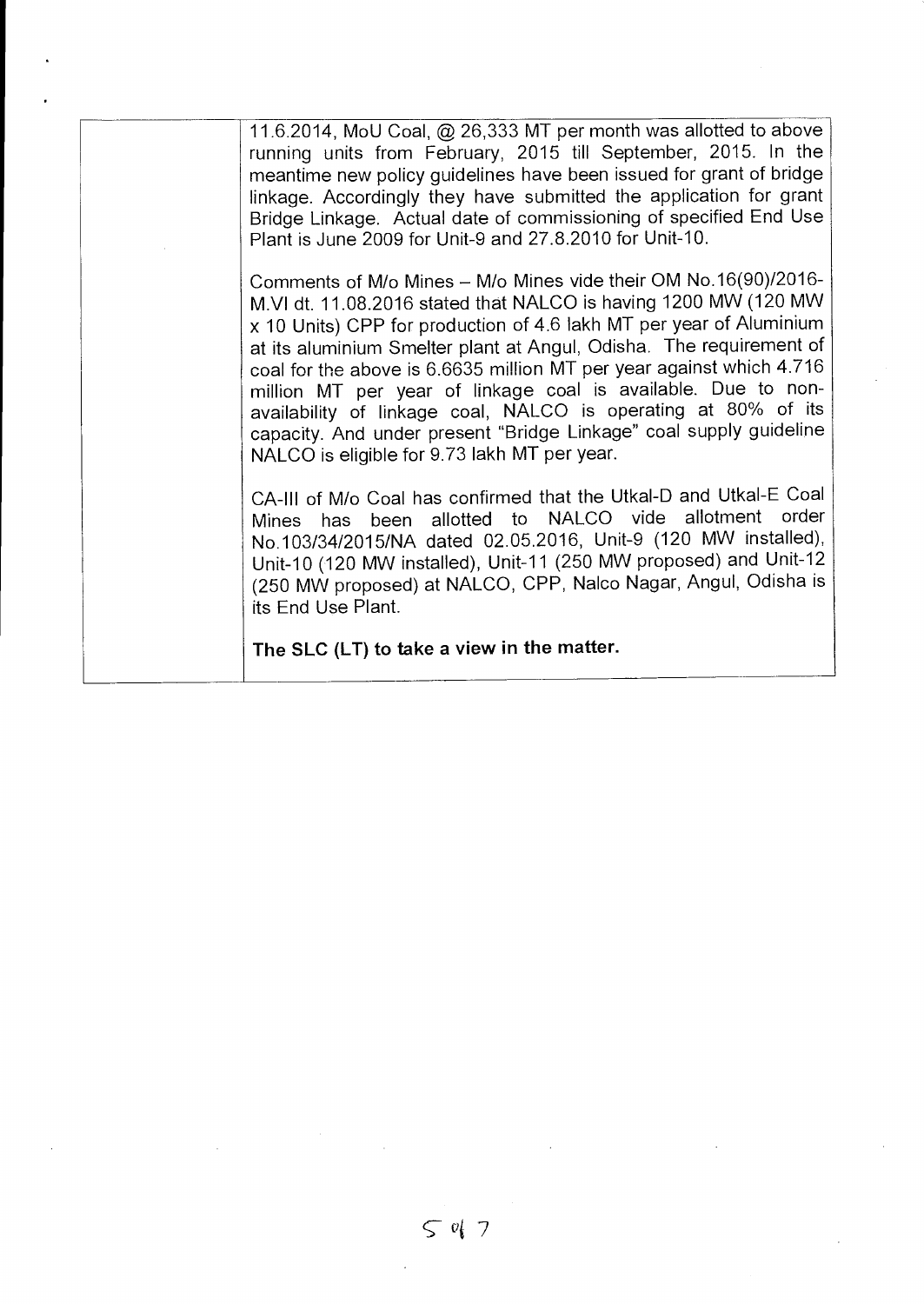### No. 23014/5/2016-CPD Government of India Ministry of Coal

# **New Delhi, Dated 26<sup>th</sup> August, 2016**

# **Agenda for the meeting of the Standing Linkage Committee (Long Term) for**  Sponge Iron Sector to be held on 1<sup>st</sup> September, 2016.

A meeting of the Standing Linkage Committee (Long Term) for **Sponge Iron Sector** will be held on 01.09.2016 under the Chairmanship of Special Secretary (Coal) to review the status of LoAs issued by Coal India Ltd and its subsidiaries in pursuance of the recommendations of the Committee and other related matters. The agenda shall be as follows:

|                                                                                 | <b>Brief description of the Agenda item</b>                                                                                                                                                                                                                                                                                                                                                                                   |
|---------------------------------------------------------------------------------|-------------------------------------------------------------------------------------------------------------------------------------------------------------------------------------------------------------------------------------------------------------------------------------------------------------------------------------------------------------------------------------------------------------------------------|
| Agenda<br><b>Agenda item</b><br><b>No. 1</b><br>Raigarh Iron<br>Industries Ltd. | Issue: Review of cancellation of LoA and forfeiture of BG of M/s<br>Raigarh Iron Industries Ltd.<br>The issue was deliberated in the SLC(LT) meeting held on<br>27.6.2014. The committee took a note of the matter and<br>recommended that the matter will be examined/considered on<br>receipt of comments of Ministry of Steel.<br>Ministry of Steel furnished its comments stating that request of the                     |
|                                                                                 | company to review of the cancellation of the LOA and forfeiture of<br>BG in respect of 2x15000 tpa sponge iron plant may be considered<br>in uniformity with the guidelines adopted by MoC in such matters and<br>further requested that field inspection, if necessary, for the sponge<br>iron unit may be conducted by CIL and actual release of coal may be<br>done only after the commissioning of the sponge iron units. |
|                                                                                 | CIL had submitted SECL's report of physical verification of sponge<br>iron plant. The SECL's team visited the plant on 24.02.2016 for<br>physical verification of unit I & II of M/s. Raigarh Iron Industries Ltd.,<br>and observed that the unit No. I & II was in operation<br>The SLC (LT) to take a view in the matter.                                                                                                   |
|                                                                                 |                                                                                                                                                                                                                                                                                                                                                                                                                               |